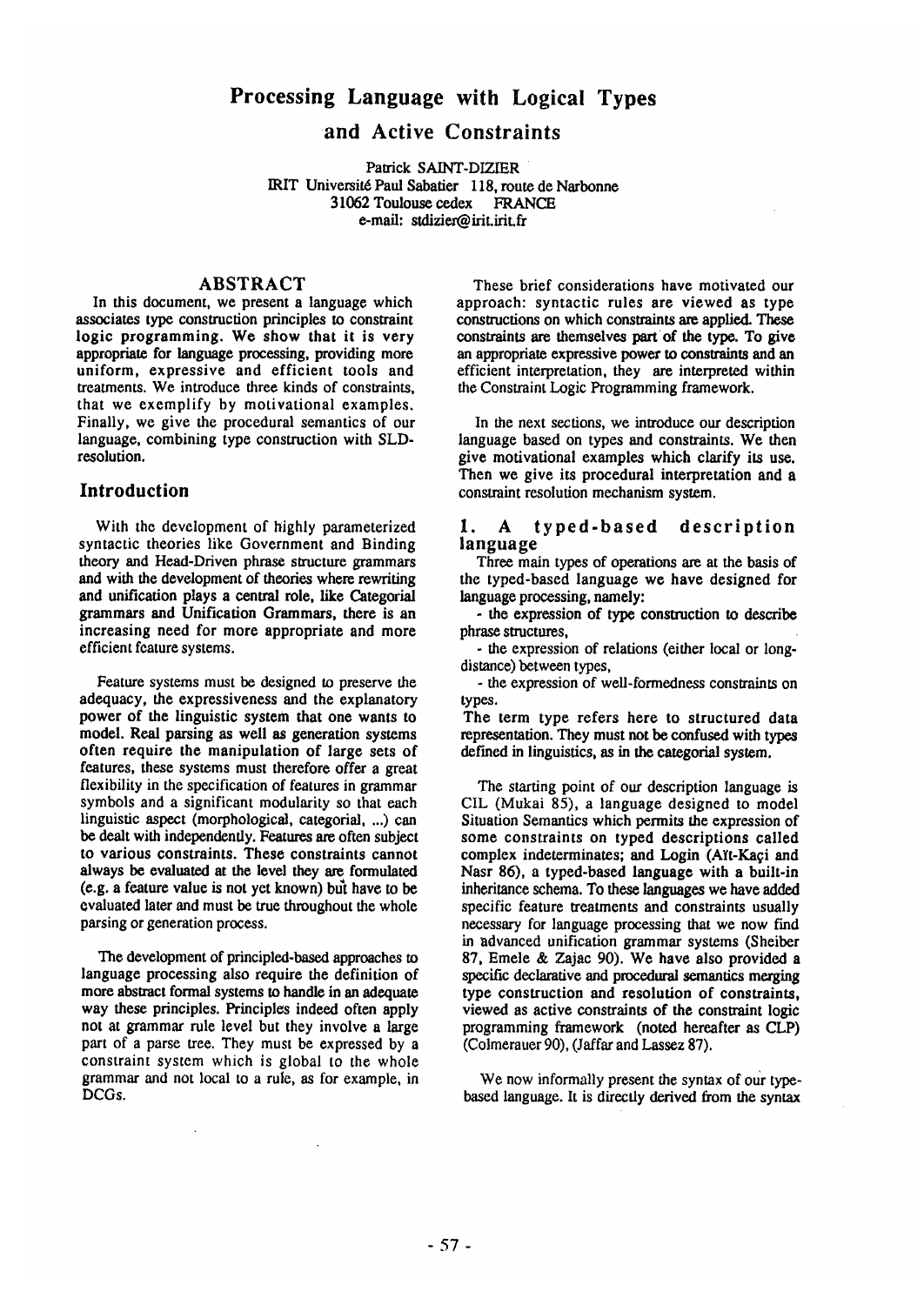of Login. The syntactic representation of a structured term is called a w-term. It consists of:

(1) a *root symbol,* which is a type constructor and denotes a class of entities.

(2) *attribute labels,* which are record field symbols. Each attribute denotes a function in extenso, from the root to the attribute value. The attribute value can itself be a reference to a type or to an instance of a type.

(3) *coreference constraints* among paths of labels, indicate that the corresponding attributes denote the same function. They are indicated by variables.

Here is an example: person( id => name(first => string, last  $\Rightarrow$  X: string), born  $\Rightarrow$  date(day  $\Rightarrow$  integer, month => monthname, year => integer),

father => person(  $id =$  name(last =>  $\chi$  ))). The root symbol is *person; id, born and father are*  three sub-w-terms which have either constants or types as values.  $X$  indicates a coreference. All different type structures are tagged by different symbols. Notice also that in the latter field only relevant information about person is mentioned. Infinite structures can also be specified by coreference links. Variables are in capital letters, constants in small letters. To this description, we have added the treatment of negation on constants, and the treatment of conjunctions and disjunctions, in a way quite similar to (Johnson 90). Taxonomic relations between identifiers are also taken into account in the unification mechanism. These features will not however be developed, since this is not central to what we want to explain here.

This formalism permits us to define type inheritance and the possibility to define in a clean way classes and subclasses corresponding to structured linguistic objects (Saint-Dizier 91).

#### **2. Dealing with constraints**

The general form of a type is :

Type :- Constraints.

Constraints belong to the following classes:

**-** constraints on attribute values not yet known,

- constraints on values of two attributes,

**-** constraints on the existence of an attribute possibly with a given associated value,

- constraints on the co-existence of attributes (to express dependencies),

**-** constraints expressing precedence relations on strings of words.

The first two classes of constraints being developed by F. Günthner (Günthner 88) within the framework of Prolog III, we will here concentrate on the three last types of constraints, which are quite different in nature from the two first ones. We view constraints as part of the type: (Type :- Constraints) is itself a type, subsumed by Type.

The linear precedence constraint: precede(X,Y),

where X and Y are of type string. It imposes that the string X precedes of the string Y. Precedence constraints on constituents are stated in the grammar rules and at the lexical level. At each stage i of a parse, a partial and coherent order Pl(i) on the words and structures already processed can be constructed. On the other hand, the input sentence to parse has a strict order P2 on words. Then, at each stage of the parsing process, Pl(i) and P2 must be satisfiable. As shown in the ID/LP framework, having precedence relations permits us to have a more general and flexible description of phrase structures. The CLP interpretation of precedence permits us to have a more efficient system because backtracking will occur as soon as a precedence violation is detected.

The next constraint imposes the presence of a certain attribute in a type:

has(Attribute, Type)

where Attribute is either an attribute label or a pair attribute-value (a sub-w-term) and Type is a reference to a type. This constraint imposes that at some stage there is an attribute in Type which is subsumed by or equal to Attribute. Informally, (1) when incoherence with Attribute is detected or (2) when Type is fully constructed, the non-satisfaction of has(attribute,type) will provoque backtracking. This constraint also permits us to encode the inclusion of a set of values into another.

The last class of constraint is mainly related to the expression of long-distance relations between sentence constituents. Within the framework of types, the notion of long-distance is somewhat obsolete since there is no ordering relation on subtypes in a type (attributes may be written in any order). Thus, the notion of long-distance dependency will be here formulated as a sub-type co-occurence constraint. This constraint emerged from Dislog (Saint-Dizier 87, 89), that we now briefly present.

A Dislog clause is a finite, unordered set of Horn clauses  $f_i$  of the form:

The informal meaning of a Dislog clause is: *if a clause f<sub>i</sub>* in a Dislog clause is used to construct a given proof tree, then all the other  $f_i$  of that Dislog *clause must be used to construct that proof tree, with the same substitutions applied to identical variables.* Moreover, there are no hypothesis made on the location of these clauses in the proof tree. For example, the following Dislog clause composed of two Prolog facts:

 $\{arc(a,b), arc(e,f)\}.$ 

means that, in a graph, the use of *arc(a,b)* to construct a proof is conditional to the use of  $arc(e<sub>i</sub>)$ .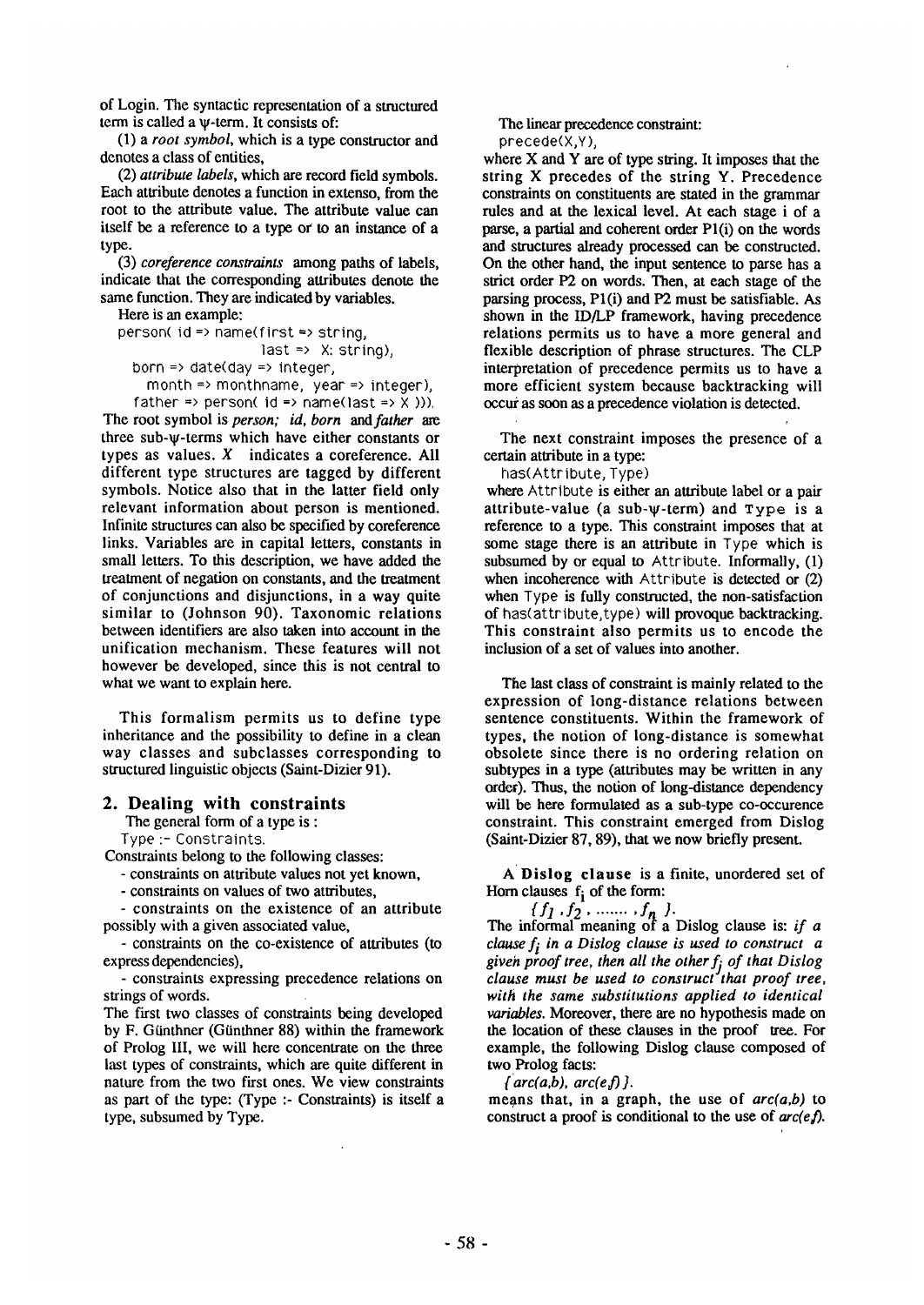If one is looking for paths in a graph, this means that all path going through the  $arc(a,b)$  will have to go through the *arc(el),* or conversely.

A Dislog clause thus permits us to express cooccurence of clauses in a proof tree. The constraint stating that all identical variables in an instance of a Dislog clause must be substituted for the same terms permits the transfer of argument values between noncontiguous elements in a very convenient way. A Dislog clause can be subject to various types of restrictions such as: linear precedence constraints on the  $f_i$ , modalities on applications of some  $f_i$  and the specification of bounding domains in which an Dislog clause instance must be fully used (Saint-Dizier 89).

The co-occurence of two subtypes in a larger type is expressed by the constraint:

pending(A,B)

where A is a type specification and B is a list of type specifications. Informally, this constraint means that A originates the pending of the types in B, in other terms that A can be used as a type constructor if, somewhere else in the main type (corresponding to sentence), all the types in B are also used as type constructors with identical substitutions applied to identical variables. Notice that this constraint is not equivalent to a conjunction of  $has(X,T)$  constraints because the has $(X, T)$  constraint imposes that T is fully defined whereas pending(A,B) does not impose, a priori, any constraints on the location in the main type of the types in B. The constraint resolution mechanism of this constraint is given in section 6.

### **3. Parsing with types and constraints**

We first present simple, motivational examples. A more abstract syntactic description of the **X-bar**  system follows and shows more clearly the expressive power of the formalism. The following examples show that our description language can accomodate principled-based descriptions of language like Government and Binding theory as well as lexically and head driven descriptions like in the HPSG framework (which also follow principles, but not in the same sense).

### **3.1 A simple grammatical system:**

In the following examples, we only have two main type constructors:

**-** x0 corresponding to lexical entries,

**-** xp corresponding to phrase structures.

Here is the description of the lexical entry corresponding to the verb *to give:* 

 $xO(cat \Rightarrow v, \text{ string} \Rightarrow [give])$ :-

pending(x0(cat => v),  $[xp($  cat => n, role => patient, case => acc),  $xp$ ( cat => p, role => recipient, case  $\Rightarrow$  dative  $)$  ]  $)$ .

This entry indicates that *give* is a verb which

subcategorizes for an np with role patient and case accusative and a pp with role recipient and case oblique, which are left pending since they do not necessarily immediately follow the verb in a sentence. These constraints will be dealt with by the type describing the structure of a vp. *The whole description xO construction and the constraints is the type of the verb to give.* 

Let us now consider the construction of a vp with an np and a pp complements:

 $xp$ ( cat => v, string => S, const1 =>  $xO(cat => v, string => S1)$ , const2 =>  $X : xp(cat = 0, string = 0.52)$ , const3 => Y : xp( cat => p, string =>  $53$ ) :has(role, X), has(case, X), has(role, Y), has(case, Y), precede(S1,S2), precede(S2,S3).

The *const*; attributes in the type constructor  $xp$ permits the satisfaction of the pending constraints specified in the lexical entries. We view phrase structure type constructors both as a descriptive and a computational mean to construct structures. The constraints has(role, $X$ ) and has(role, $Y$ ) impose that the constituents const2 and const3 have a role assigned at some level in the type construction process. The same situation holds for case. This is a simple expression, for example, of the Case Filter and the  $\theta$ -criterion in GB theory. Notice that most pending situations are satisfied locally, which limits complexity. Finally, notice that the denotation of this type is the set of sentences S which can be constructed and which meet the constraints.

### **3.2 Expressing X-bar syntax**

Our description language permits the expression of most current versions of X-bar theory that we now illustrate. X-bar syntax is a typical example of type construction. Let us consider the rule:

 $X^1 \rightarrow X^0$ , complement.

The element  $X^0$  is a direct reference to the type constructor x0, as described in the preceding section. We now show how  $X^1$  is defined by the type constructor xl; the nature of the complement is induced from lexical descriptions given in **x0:** 

x1( cat => C, bar => 1, string => S, head =>x0( cat => C, bar => 0, string => S1, complement  $\Rightarrow$  Z : xp( cat  $\Rightarrow$  Compl, bar => B1, role => R, satisfied => 1) ), complement =>  $xp$ ( syntax =>  $Z$ , case => Case, string =>  $52$ ) ) :atom(R), atom(Ca), precede(S1,S2),  $C = / = \text{inf}$ ,  $C = / = \text{comp}$ , assign(C, Case).

Notice how a co-reference link is established by means of the variable Z between the subcategorization frame given in the head and the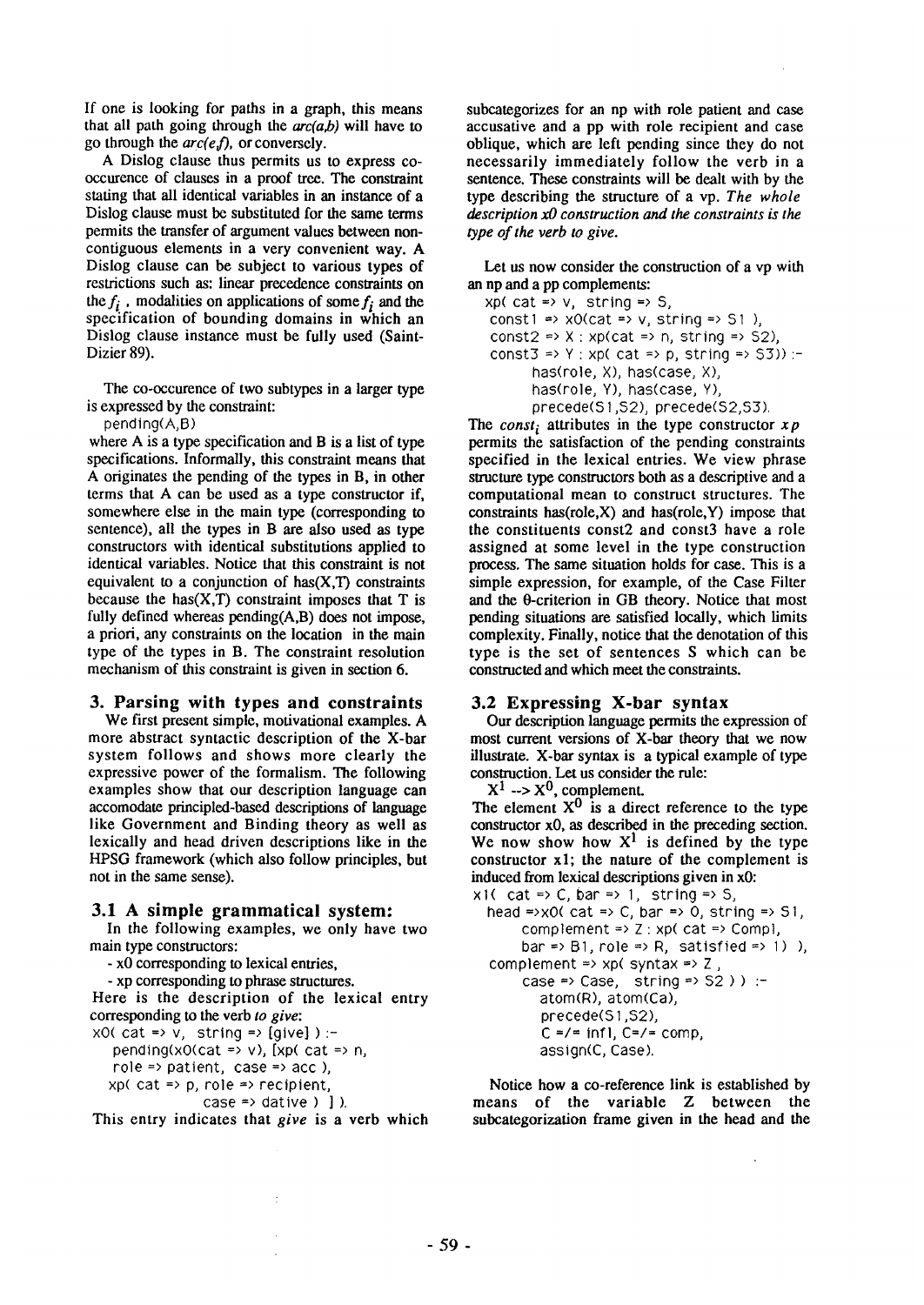syntactic characteristics of the complement. The subcategorization data is not left pending since it is contiguous to the head and can be moved only by another mean, namely, within GB theory, by move- $\alpha$ . The subcategorization of a complement is satified  $(i.e.$  satisfied  $\Rightarrow$  1), the complement is assigned the appropriate 0-role. Case is also assigned whenever appropriate, by the call to *assign\_case.* 

Similar rules can be defined for  $X^2$  and adjuncts, with the difference that adjuncts are usually not obligatory. Rules involving non lexical categories like INFL and COMP are described in the same manner. However, at the level of INFL, the assignment of the external  $\theta$ -role and case to the subject position is carried out using a long-distance constraint, expressed in Dislog.

#### **3.3** On Government

The notion of Government in GB theory introduces an interesting use of the constraint has to control the well-formedness of a construction. We now present a model for Government, so that  $\theta$ -roles and cases can be properly assigned. In what follows, we refer to Government and to the notion of Barriers as defined in (Chomsky 86).

Government can be modeled as a well-formedness constraint on  $X^2$  categories. Indeed, each  $X^2$  which can be a barrier (i.e. all categories except INFL) prevents a category above it from governing a category dominated by that  $X^2$ . Thus, for all rules of the general form:

 $Z \rightarrow W, X^2, T$ .

where Z, W and T are any kind of non-terminal symbol, a control has to be made on the wellformedness of  $X^2$  if  $X^2$  is a barrier. This control consists in three constraints:

**-** every N2 is assigned a case (Case Filter in GB),

- every N2 is assigned a thematic role ( $\theta$ -criterion), **-** all obligatory subcategorization has to be satisfied (Projection Principle).

The two first constraints have been already given in 3.1, the latter is carried out by checking that the following sub- $\psi$ -term is not present in the type constructor x2 corresponding to the category  $X^2$ :

xp( obligatory => 1, satisfied =>  $0$ ) which can be expressed by the negated constraint: not(has(xp( obligatory => 1,

satisfied => 0 ), Type).

The attribute *obligatory* comes from lexical description where it is specified whether an complement is obligatory or not. The attribute *satisfied* is properly instanciated to 1 when a... complement is constructed (see 3.2).

## **3.4 On Long-Distance Dependencies**

Let us finally consider an example of the expression of long-distance dependencies for which

we use the pending constraint: wh-movement. Refering to X-bar syntax, the general annotated surface form is:

 $[COMP$  PRO<sub>i</sub> ........  $[N2]$  trace<sub>i</sub>  $]$  .....  $]$  as in:  $[COMP]$  THAT<sub>i</sub> John met  $[N_2]$  trace<sub>i</sub> ] yesterday J

Within the framework of our type-based approach, a pending constraint specifies the co-occurence of two type constructions, which must be both used during the type construction process associated to the sentence being parsed. In our example, the first subtype constructor will describe the adjunction of an N2 to a COMP node (here COMP0) while the second subtype constructor will express that that N2 is constructed from a trace. A shared variable, I, represents the co-indexation link:

 $\{ xp(\ cat \Rightarrow X:\ comp0, \ string \Rightarrow S,$  $const1 \Rightarrow$  xp(cat => n, form => pro, index =>  $\vert$ , string =>  $\vert$   $\vert$ ), const2 =>  $xp$ (cat => X, string => S2) xp(cat => n, form => trace, string =>  $53$ ,  $index = 1$  ) ] :- precede(5,53).

Since the adjunction to COMP is always to the left of the trace, this Dislog clause can be translated into a single type specification by means of the pending constraint:

 $xp$ ( $cat \Rightarrow X: comp$ 0, string => S, const1  $\Rightarrow$  xp(cat  $\Rightarrow$  n, form  $\Rightarrow$  pro, index  $\Rightarrow$  1, string  $\Rightarrow$  S1), const2 => xp( cat => X, string =>  $52$  )) :pending(xp(cat => comp0), xp( cat =>  $n$ , form  $\Rightarrow$  trace, string  $\Rightarrow$  53, index  $\Rightarrow$  1), precede(S,S3).

To summarize, in lexical entries we express the subcategorization requirements and the precedence relations; in types expressing syntactic constructions, we have controls on the contents of types and pending constraints due to long-distance dependencies between sentence constituents.

#### **4. An abstract machine for type construction**

Parsing a sentence is constructing a well-formed type describing the sentence structure. We present in this section an abstract machine which describes how types are constructed. This machine is based on the procedural semantics of Prolog but it resembles a push-down tree automaton whose stack is updated each time a subtype is modified.

There are two kinds of type constructors: those corresponding to non-terminal structures (such as xp and xl in our examples) and those corresponding to terminal structures (e.g. x0). We now present a step in the construction of a type. It can be decomposed into 3 levels:

(1) current state 
$$
\sigma_i
$$
 :  
  $c_0(a_1 \Rightarrow t_1, a_2 \Rightarrow t_2, ..., a_n \Rightarrow t_n)$ ,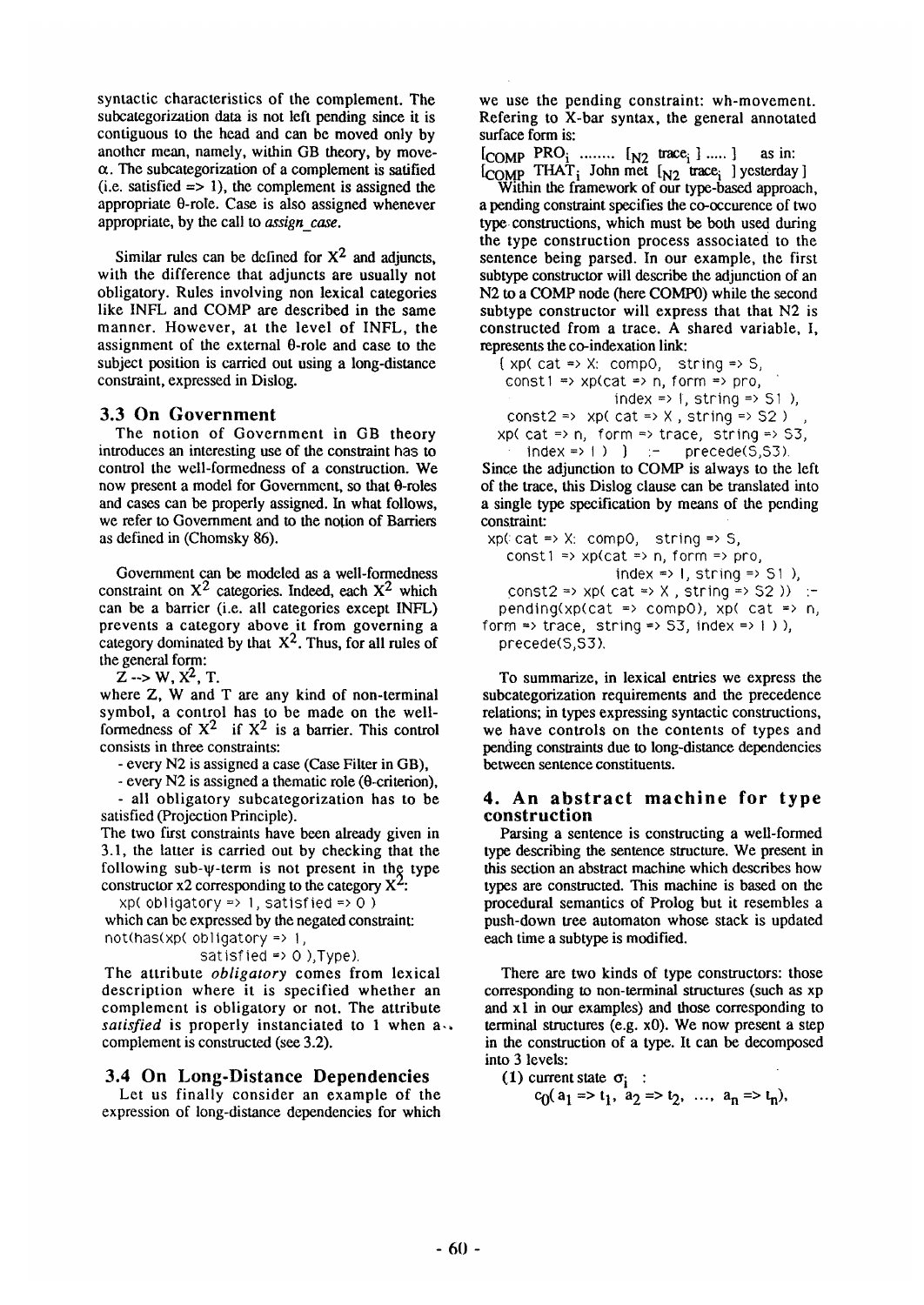(2) selection in the current programme P of a type construction specification:

 $c_1$ (  $b_1$  =>  $c_1$ , ...,  $b_m$  =>  $c_m$  ) such that tl subsumes it (or unifies with it) modulo the mgu  $\theta_i$ .

(3) New state  $\sigma_{i+1} : t_1$  is replaced by :  $c_1$ (  $b_1$  =>  $c_1$ , ...,  $b_m$  =>  $c_m$  ), with, as a result, the following type:  $c_0$ ( $a_1$  => $c_1$ ( $b_1$  => $c_1'$ , ...,  $b_m$  => $c_m$ ),  $a_2 \Rightarrow a_2, \ldots, a_n \Rightarrow b_n$ 

The process goes on and processes  $t<sub>1</sub>$ . The type construction strategy is here similar to Prolog's strategy and computation rule : depth-first and from left to right. The main difference at this level with SLD-resolution is that only types corresponding to non-terminal structures are expanded. Informally, when a type  $t_i$  corresponds to a terminal structure, an attempt is made to find a terminal type description  $t'$ ; in the programme which is subsumed by or unifies with  $t_i$  and, if so, a replacement occurs.  $t'_i$  is said to be in a *final state.* If t'j does not exist, backtracking occurs.

The next type description immediately to the right of  $t_i$  is then treated in the same manner. The type construction process successfully ends when all subtypes corresponding to terminal symbols are in a final state and it fails if a terminal type description  $t_p$ cannot reach a final state.

#### **5. Extension of the abstract machine**  to handle constraints

The above abstract machine can be extended in a simple way to deal with constraints. Constraint resolution mechanisms are similar to usual constraint logic programming systems like Prolog III. The three above levels become:

(1) current state  $\sigma_i$  represented by the couple:  $<$  c<sub>0</sub>(a<sub>1</sub> =>t<sub>1</sub>, a<sub>2</sub> =>t<sub>2</sub>, ..., a<sub>n</sub> =>t<sub>n</sub>), S > where  $\check{S}$  is the set of current constraints,

(2) selection in the current programme P of a type construction specification:

 $c_1(b_1 \Rightarrow t'_1, ..., b_m \Rightarrow t'_m) : R$ , where R is the set of constraints associated to  $c_1$ , and tl subsumes (or unifies with)  $t'_1$ .

(3) New state  $\sigma_{i+1}$  characterized by the following couple:

$$
\begin{aligned}\n& < c_0(a_1 \Rightarrow c_1(b_1 \Rightarrow t_1, \dots, b_m \Rightarrow t_m), \\
& a_2 \Rightarrow t_2, \dots, a_n \Rightarrow t_n, \\
& < R \cup \text{subsum}(t_1, c_1(b_1 \Rightarrow t_1, \dots, b_m \Rightarrow t_m)) \\
& > \end{aligned}
$$

with the condition that the new set of constraints must be satisfiable with respect to the constraint resolution axioms defined for each type of constraint and, if not, a backtracking occurs. At this level constraints simplifications may also occur. Mgu  $\theta_i$  is

replaced here by the subsumption constraint.

### 6. A Constraint Logic Programming interpretation of the 'pending' constraint

The pending constraint is interpreted within the Constraint Logic programming framework (Colmerauer 90, Jaffar and Lassez 87) in a very simple way. The constraint solving approach of the CLP corresponds better to programming practice and to programming language design. Constraints directly state properties on objects of the domain being dealt with which have to be always true, in contrast to coding them by means of terms. The CLP framework offers a global rule-based framework to handle and to reason about constraints.

The domain of objects on which constraints of a CLP interpretation of Dislog operate is a domain of types. Let us first consider a simple translation example of a Dislog clause into a CLP clause. A Dislog clause like:

 ${a, b}$ 

where a and b are type construction (TC) specifications, is translated as follows in CLP:

- $a -$  pending(a, [b]).
- $b :=$  pending(b, [a]).

The constraint pending(A,B) states here that the TC A is at the origin of the pending TC B. The general case is interpreted as follows. Let us consider the Dislog clause:

**{A.B ..... N}.** 

it is translated into a set of CLP clauses as follows:

 $A :=$  pending(A,  $[B, ..., N]$ ).  $B :=$  pending(B,  $[A, ..., N]$ ).  $N :=$  pending(N, [A, B, ...]).

The constraint resolution procedure associated to pending consists in a simplification rule for the elimination of pending TCs when the co-occurence contraint is satisfied. This simplification rule is written as follows for the simple example given above in section 2:

 $pending(A,B) \wedge pending(B,A) \longrightarrow \emptyset$ .

Notice that we have a symmetric treatment for A and B. The general simplification rule is the following, where LA, LB and LC are lists of pending TCs:

(pending(A, LA), pending(B, LB) -->  $pending(A, LC)$  ) :-

 $mb(A, LB)$ ,  $mb(B, LA)$ ,

Withdraw(B, LA, LC).

LC is the resulting pending list equal to LA minus B.

This constraint resolution mechanism can be further extended quite straightforwardly to handle linear precedence restrictions and modalities. Linear precedence constraints.are dealt with independently from each other. The Dislog clause: